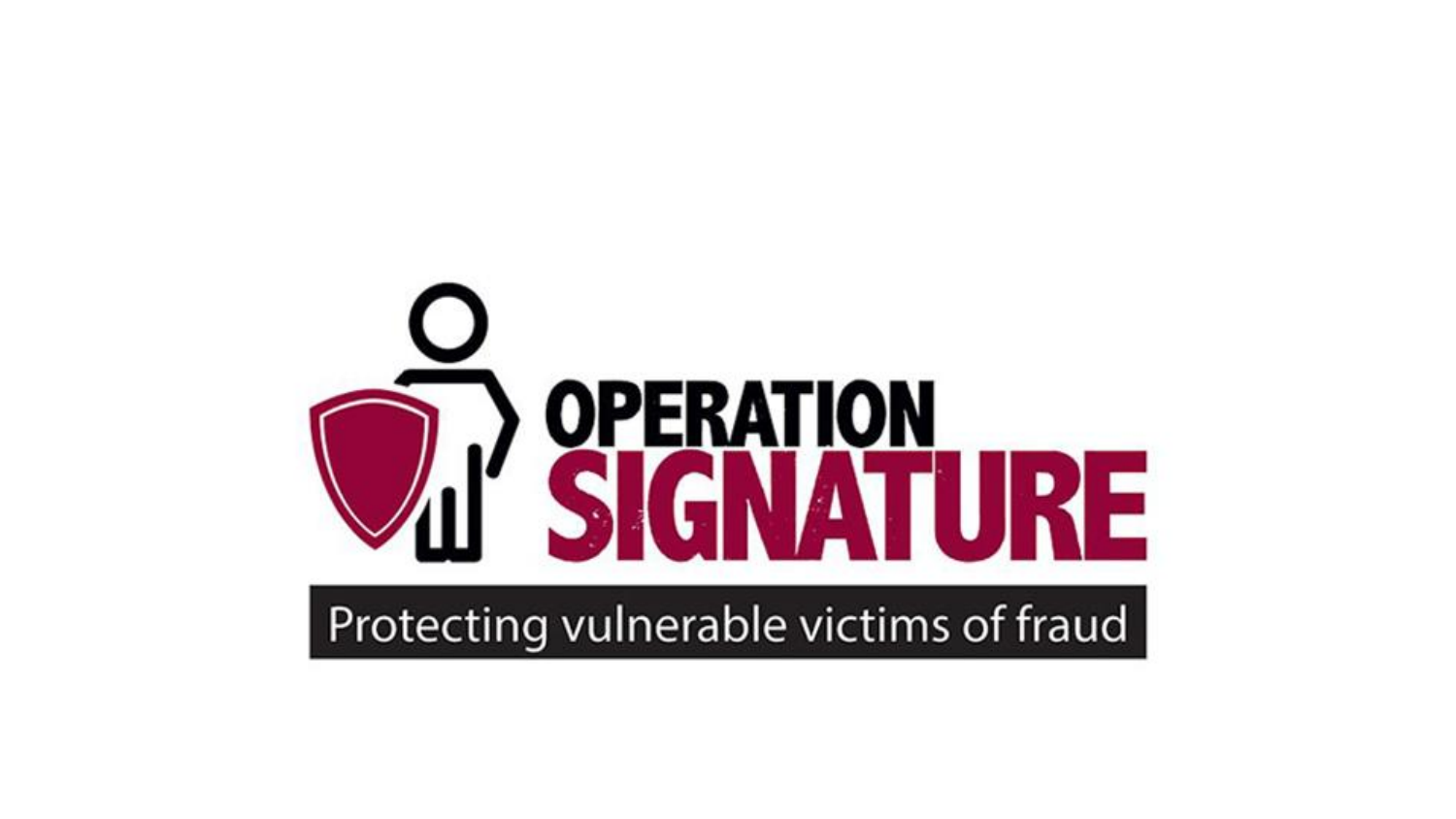## Online Holiday Fraud



Scammers are targeting online holiday booking and accommodation sites to scam unsuspecting customers into paying for accommodation that is not available or does not even exist.

What you need to know:

- Scammers will often ask for payment via direct bank transfer
- Scammers will use photos obtained from other legitimate sites. If unsure check photos with a reverse image search.
- Scammers may state they belong to a trade body or protection scheme (ABTA). Contact these schemes.
- Research the property and see if they have their own website.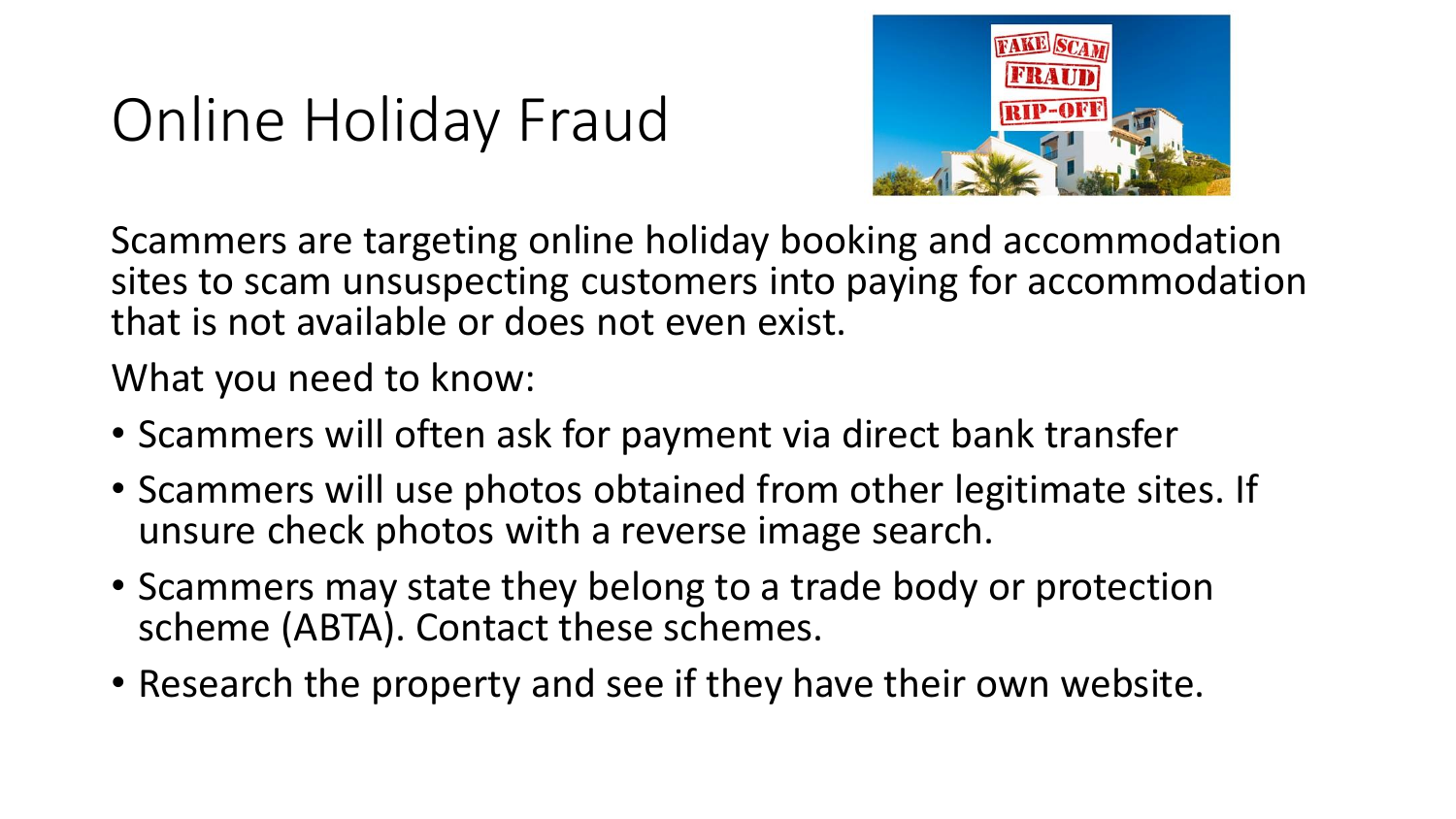# Dating and Romance Scams



Scammers are using many legitimate dating and social media websites to scam individuals. They lower your defences by building an online relationship with you.

What you need to know:

- Be wary of giving out any personal information
- Scammers will often show glamourous photos of themselves to gain your trust. But how do you know it is them?
- Scammers will make conversation more personal to draw more information from you
- Once trust has been built scammers will try to change their means of communication to email, text and possibly phone.
- Scammers will target your emotions and get you to part with money (ie death of relative, stranded in a foreign country)
- Never send money abroad (via Moneygram, Western Union)
- Scammers will request you keep your online relationship a secret
- Scammers may ask you to accept money from them into your own bank account. By doing this you may be committing a criminal offence of money laundering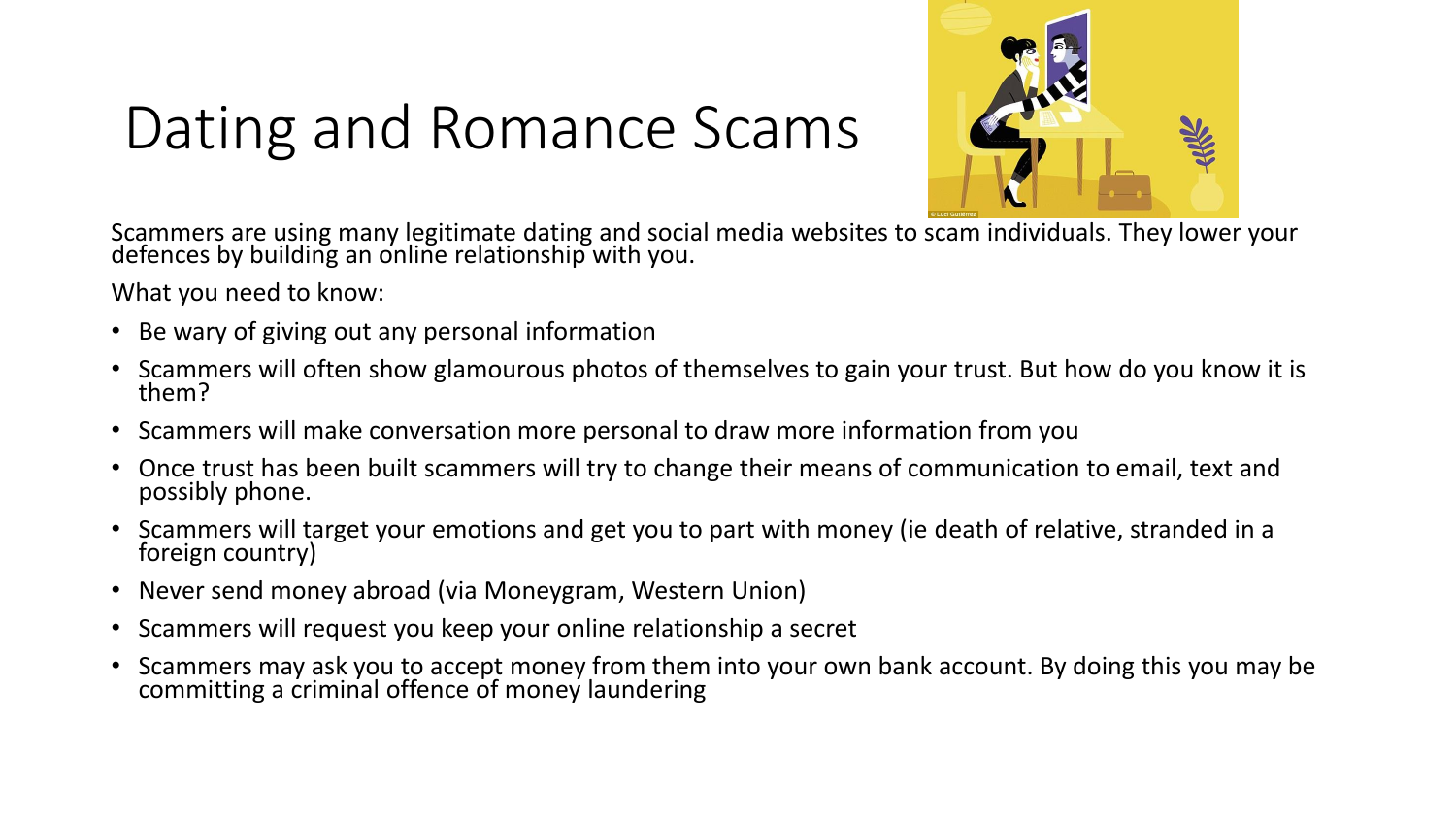# Ticketing Scams



Scammers are taking advantage of the demand for tickets by creating fake sites offering these sought after tickets.

What you should know:

- Scammers website will offer tickets that are sold out or not yet available
- You may receive tickets, turn up to an event and then be told the tickets you hold are in fact fake.
- Scammers may tell you a representative will meet you at the event and then not show up.
- Paying for tickets via credit card offers protection under the CCA.
- You may be able to find reviews for the website you are about to use.
- Remember the only way to avoid being scammed is to buy tickets from the promoter, venue box office or reputable ticket exchange site.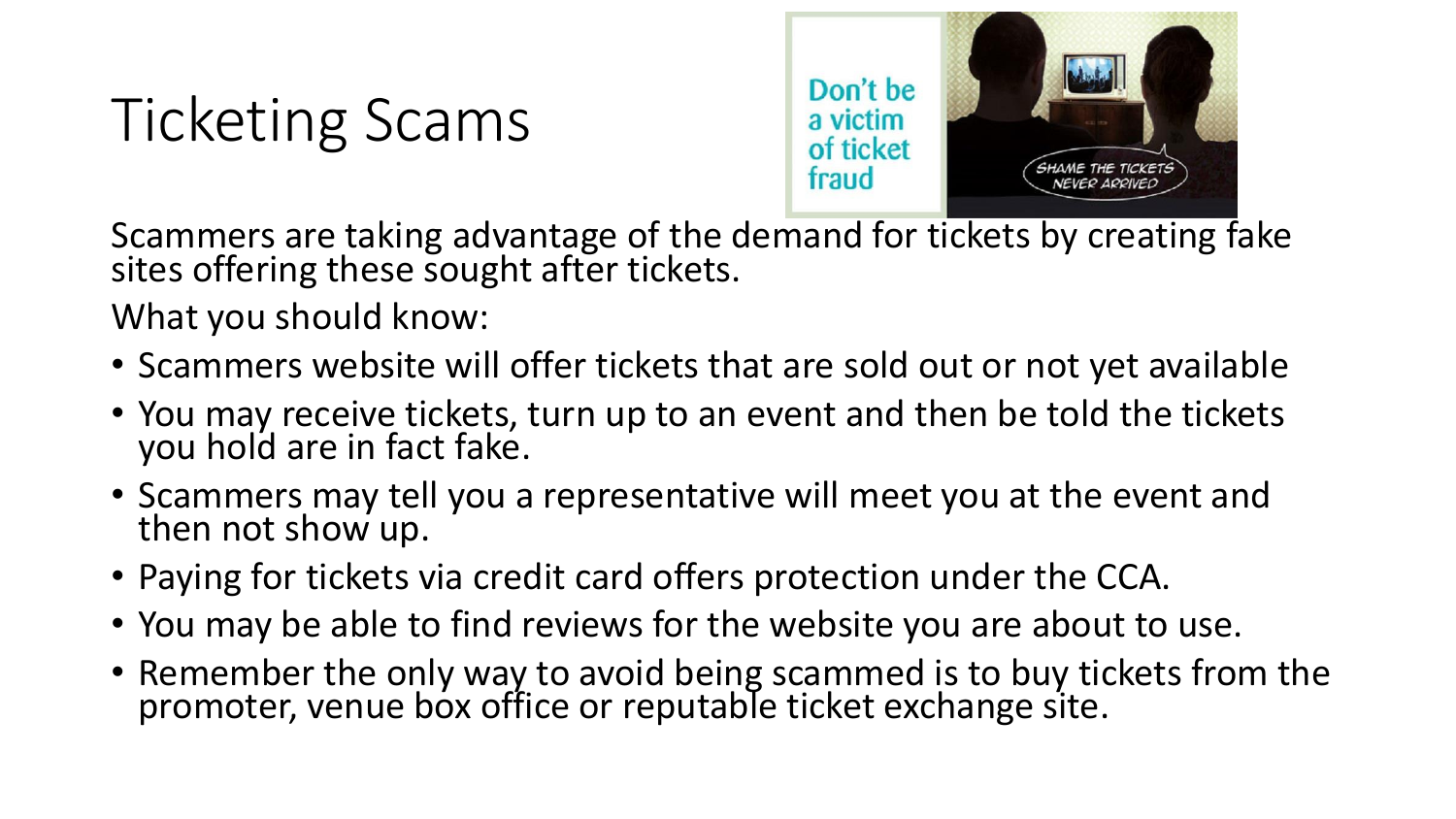#### Online Shopping and Auction Fraud



Scammers are using online shopping scams because they can hide their identity using the internet

What you should know:

- Scammers will try to encourage you to leave a legitimate site to complete a sale. This could lose any payment protection the legit site offers.
- Scammers will often over emphasis words such as 'authentic' or 'genuine'
- Never pay for a vehicle without viewing it and the relevant documentation first. You may be offered discount if you pay before seeing. Don't!
- Just because a website say its .co.uk doesn't mean it is based in the UK. Check phone numbers and addresses.
- Beware when selling items online. Scammers can enter a low bid and then using a different user log a high bid. Towards the end of bidding the high bid will be removed.
- Research sellers and bidders history. Also look at reviews for websites.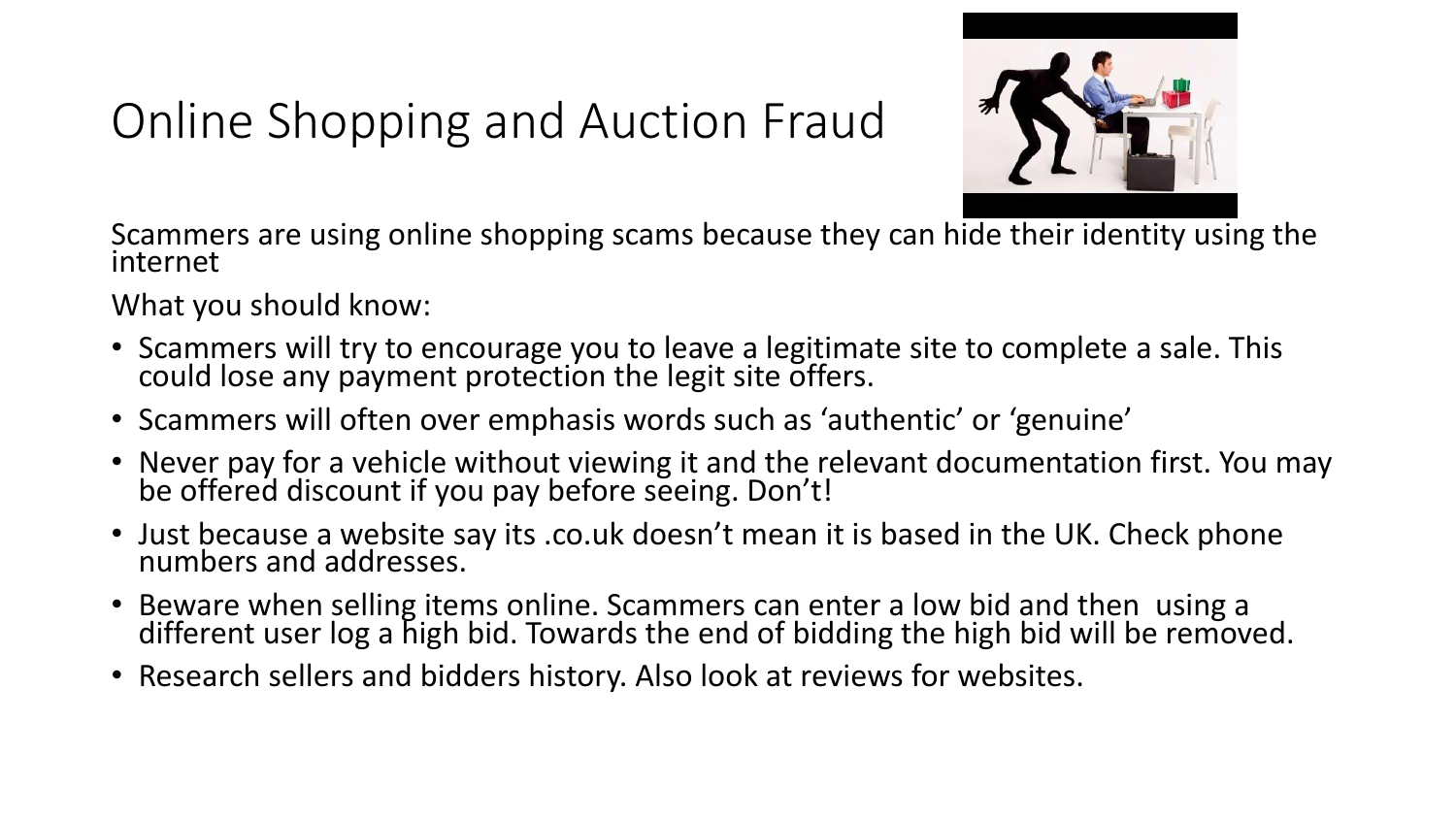### Internet Scams



Many internet scams take place without the victim noticing. Scammers may attempt to put programs on your computer that can steal, wipe or lock your data.

What you should know:

- Scammers can use the internet to promote fraud through unsolicited or junk emails known as spam. Always delete these emails.
- Any email you receive that comes from an unknown sender is likely to be spam.
- If you receive an email from an unknown source which contains an attachment (eg invoice). **DO NOT** open it. This may contain a virus
- Online market places can save you money. But they are also used by scammers. Scammers will try to steer you away from legit sites and request you use unusual payment methods.
- Websites can be very sophisticated. Make sure you do research before committing to any purchase
- Be care of bogus official looking websites, claiming to assist in applying for passports/driving licenses.
- **NEVER** give personal or financial details to anyone unless you know and trust them.